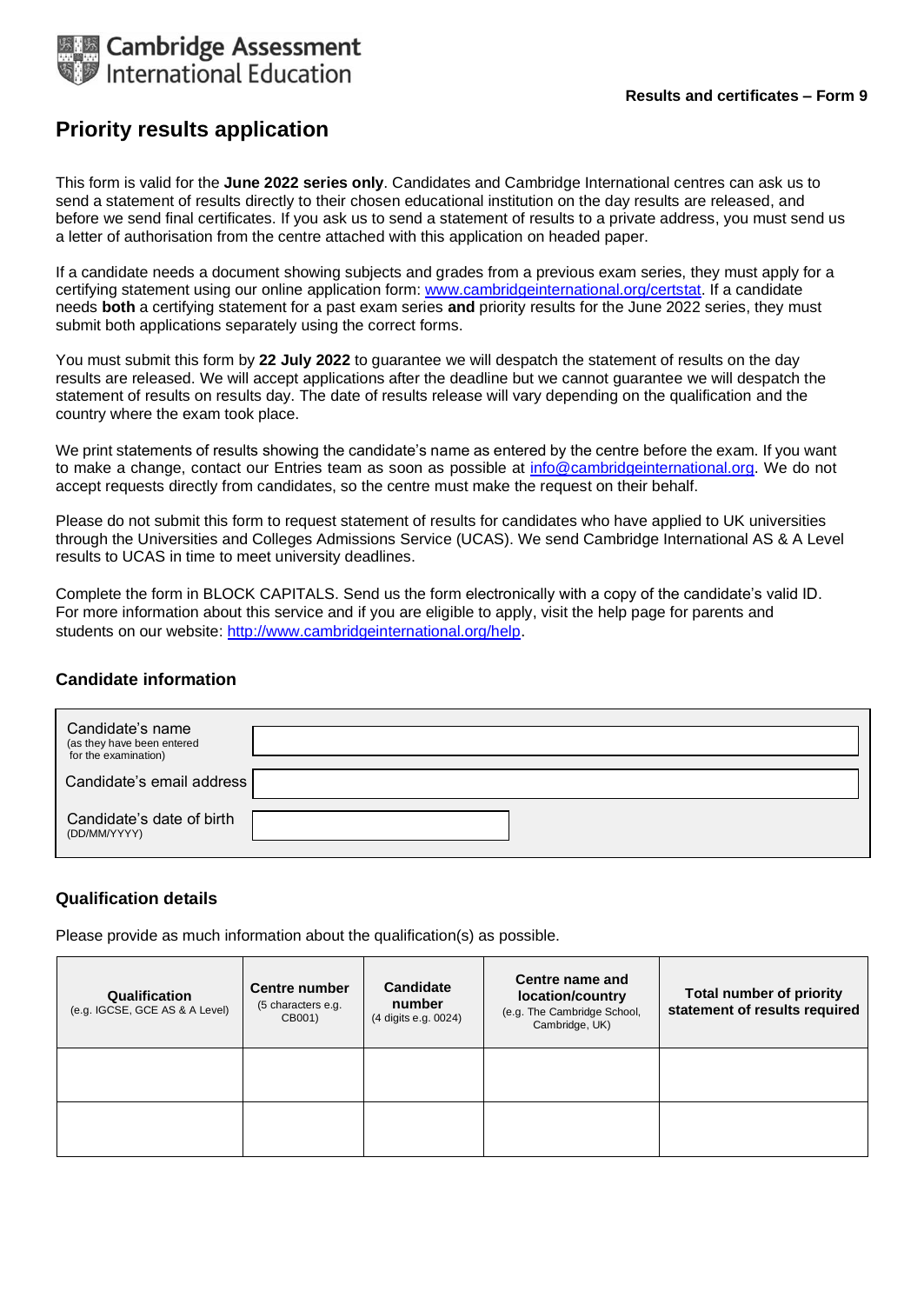## **Delivery details**

Provide a contact name, contact number, **full** delivery address and delivery method for each recipient below. If you do not give us all the information, we may take longer to process your priority statement of results. We recommend selecting tracked delivery from the available options to allow your priority statement of results to be traced. There are regulations about sending priority results to non-university addresses. Check our regulations in the [Cambridge Handbook](https://www.cambridgeinternational.org/exam-administration/cambridge-exams-officers-guide/) before you submit your application.

Additional fees apply for tracked delivery (see the table below). **Some universities accept priority results electronically through their secure Cambridge International Direct account and there is no delivery charge for this.** If the university accepts priority results electronically, we will change the fee when we process your form and will not charge you for courier despatch.

| <b>Recipient 1</b>                                |                                                                                                      |                                                                                                                                               |  |
|---------------------------------------------------|------------------------------------------------------------------------------------------------------|-----------------------------------------------------------------------------------------------------------------------------------------------|--|
| Name and job title/<br>department                 |                                                                                                      |                                                                                                                                               |  |
| University/building<br>name, number<br>and street |                                                                                                      |                                                                                                                                               |  |
| Town/province                                     |                                                                                                      | City                                                                                                                                          |  |
| Postal code                                       |                                                                                                      |                                                                                                                                               |  |
| Country                                           |                                                                                                      | Recipient<br>telephone number                                                                                                                 |  |
| Delivery method:                                  | International courier<br>(tracked)                                                                   | International airmail<br><b>UK First Class</b><br><b>UK Special Delivery</b><br>(not tracked)<br>(tracked, UK only)<br>(not tracked, UK only) |  |
|                                                   | If you need us to include a reference number or<br>Tax ID on the address label, please enter it here |                                                                                                                                               |  |
|                                                   |                                                                                                      |                                                                                                                                               |  |
| <b>Recipient 2</b>                                |                                                                                                      |                                                                                                                                               |  |
| Name and job title/<br>department                 |                                                                                                      |                                                                                                                                               |  |
| University/building<br>name, number<br>and street |                                                                                                      |                                                                                                                                               |  |
| Town/province                                     |                                                                                                      | City                                                                                                                                          |  |
| Postal code                                       |                                                                                                      |                                                                                                                                               |  |
| Country                                           |                                                                                                      | Recipient<br>telephone number                                                                                                                 |  |
| Delivery method:                                  | International courier<br>(tracked)                                                                   | International airmail<br><b>UK First Class</b><br><b>UK Special Delivery</b><br>(tracked, UK only)<br>(not tracked)<br>(not tracked, UK only) |  |

List any extra recipient details on a separate sheet of paper and submit this with your application.

#### **Fees**

Complete the relevant payment section below and calculate the total fee payable for your request.

| <b>Item</b>                                                                   | Fee    | Quantity    | <b>Subtotal</b> |
|-------------------------------------------------------------------------------|--------|-------------|-----------------|
| First priority statement of results requested per qualification               | £53.20 |             | U               |
| Additional copies                                                             | £14.74 |             |                 |
| Despatch by international courier (tracked) per address                       | £48.11 |             | U               |
| Despatch by special delivery (UK only, tracked) per address                   | £11.79 |             | U               |
| Despatch by international airmail or UK first class (not tracked) per address | Free   |             |                 |
|                                                                               |        | Grand total |                 |

**Grand total £**